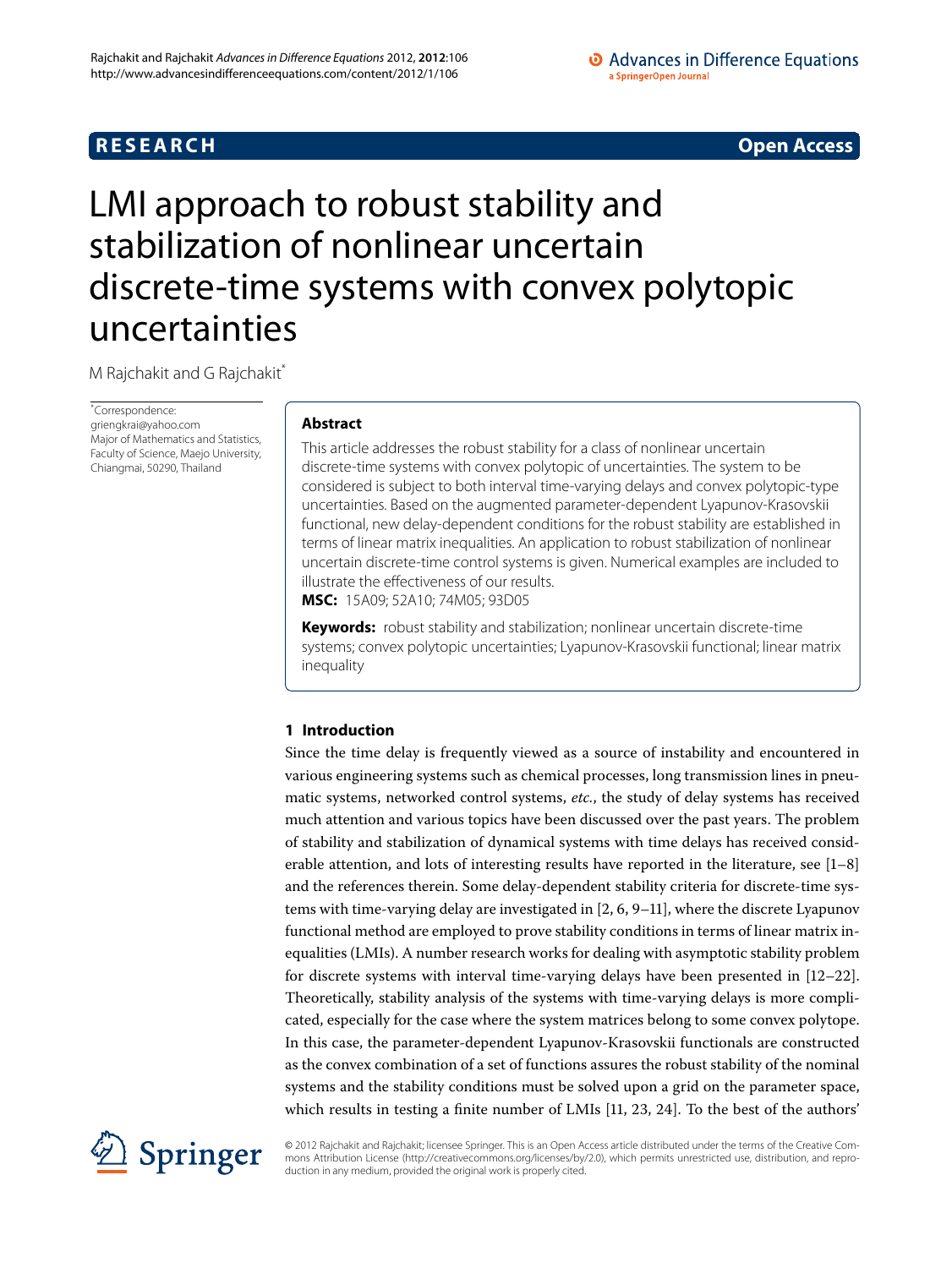knowledge, the stability for linear discrete-time systems with both time-varying delays and polytopic uncertainties has not been fully investigated. The articles [25[,](#page-13-4) 26] propose sufficient conditions for robust stability of discrete and continuous polytopic systems without time delays. More recently, combining the ideas in [\[](#page-13-2)23, 24], improved conditions for  $D$ stability and D-stabilization of linear polytopic delay-difference equations with constant delays have been proposed in [27[\]](#page-13-6).

In this article, we consider polytopic nonlinear uncertain discrete-time equations with interval time-varying delays. Using the parameter-dependent Lyapunov-Krasovskii functional combined with LMI techniques, we propose new criteria for the robust stability of the nonlinear uncertain system. The delay-dependent stability conditions are formulated in terms of LMIs, being thus solvable by the numeric technology available in the literature to date. The result is applied to robust stabilization of nonlinear uncertain discrete-time control systems. Compared to other results, our result has its own advantages. First, it deals with the nonlinear uncertain delay-difference system, where the state-space data belong to the convex polytope of uncertainties and the rate of change of the state depends not only on the current state of the nonlinear systems but also its state at some times in the past. Second, the time-delay is assumed to be a time-varying function belonging to a given interval, which means that the lower and the upper bounds for the time-varying delay are available. Third, our approach allows us to apply in robust stabilization of the nonlinear uncertain discrete-time system subjected to polytopic uncertainties and external controls. Therefore, our results are more general than the related previous results.

<span id="page-1-0"></span>The article is organized as follows. In Section 2[,](#page-1-0) introduces the main notations, defi-nitions[,](#page-3-0) and some lemmas needed for the development of the main results. In Section 3, sufficient conditions are derived for robust stability, stabilization of nonlinear uncertain discrete-time systems with interval time-varying delays and polytopic uncertainties. They are followed by some remarks. Illustrative examples are given in Section 4.

#### **2 Preliminaries**

The following notations will be used throughout this article. *R*<sup>+</sup> denotes the set of all real non-negative numbers;  $R^n$  denotes the *n*-dimensional space with the scalar product  $\langle \cdot, \cdot \rangle$ and the vector norm  $\|\cdot\|$ ;  $R^{n \times r}$  denotes the space of all matrices of  $(n \times r)$ -dimension.  $A^T$ denotes the transpose of *A*; a matrix *A* is symmetric if  $A = A<sup>T</sup>$ , a matrix *I* is the identity matrix of appropriate dimension.

<span id="page-1-1"></span>Matrix *A* is semi-positive definite  $(A \ge 0)$  if  $\langle Ax, x \rangle \ge 0$ , for all  $x \in \mathbb{R}^n$ ; *A* is positive definite  $(A > 0)$  if  $\langle Ax, x \rangle > 0$  for all  $x \neq 0; A \geq B$  means  $A - B \geq 0$ .

Consider a nonlinear uncertain delay-difference systems with polytopic uncertainties of the form

$$
x(k + 1) = (A(\xi) + \Delta A(k))x(k) + (D(\xi) + \Delta D(k))x(k - h(k))
$$
  
+  $f(k, x(k - h(k))), k = 0, 1, 2, ...$ ,  $(\Sigma_{\xi})$ 

$$
x(k) = v_k, \quad k = -h_2, -h_2 + 1, \ldots, 0,
$$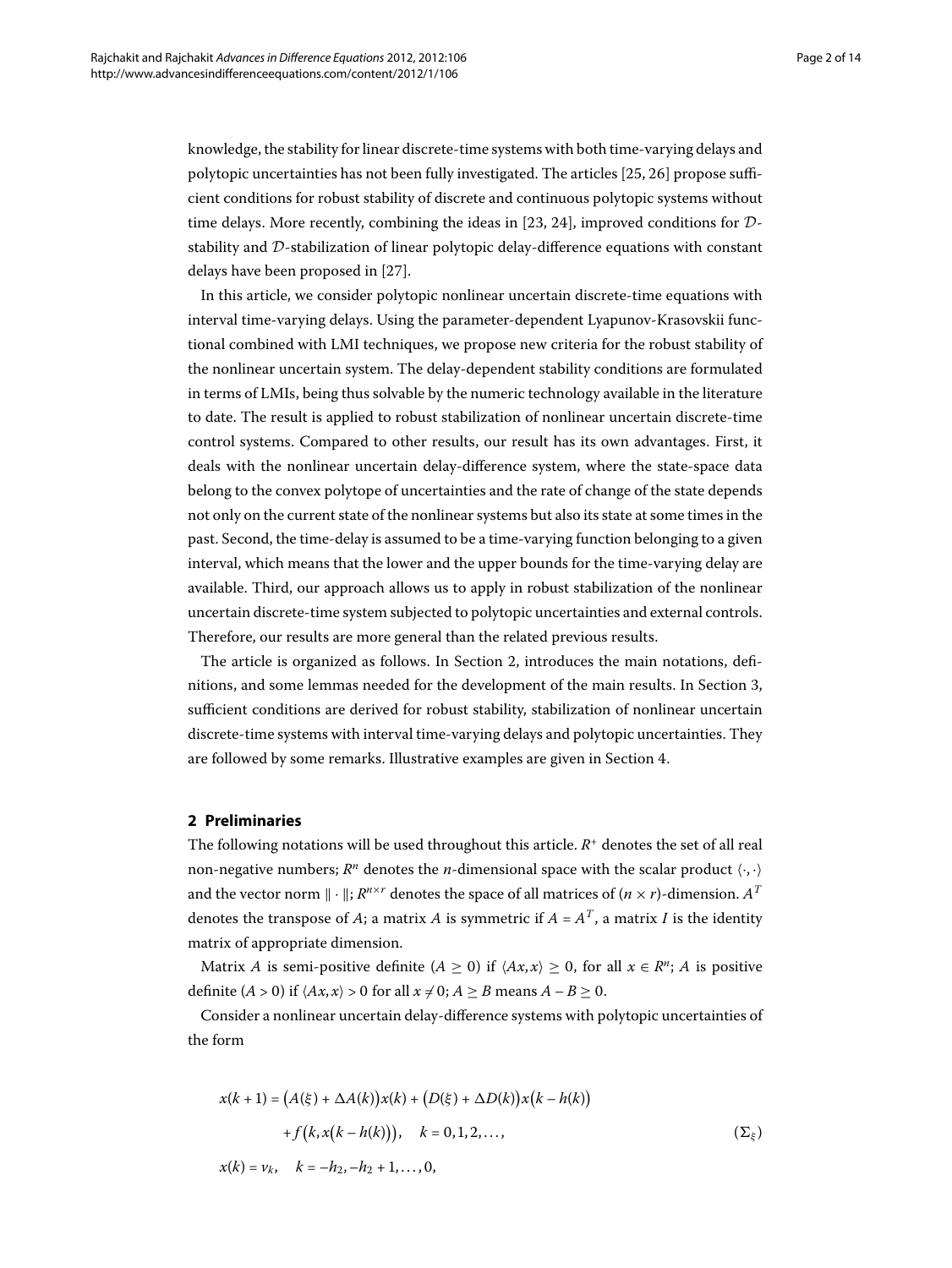where  $x(k) \in R^n$  is the state, the system matrices are subjected to uncertainties and belong to the polytope  $\Omega$  given by

<span id="page-2-0"></span>
$$
\Omega = \left\{ [A, D](\xi) := \sum_{i=1}^{p} \xi_i [A_i, D_i], \sum_{i=1}^{p} \xi_i = 1, \xi_i \ge 0 \right\},\tag{2.1}
$$

where  $A_i$ ,  $D_i$ ,  $i = 1, 2, \ldots, p$ , are given constant matrices with appropriate dimensions. The nonlinear perturbations  $f(k, x(k - h(k)))$  satisfies the following condition

<span id="page-2-1"></span>
$$
f^{T}(k, x(k - h(k)))f(k, x(k - h(k))) \leq \beta^{2} x^{T}(k - h(k))x(k - h(k)),
$$
\n(2.2)

where  $\beta$  is positive constants. For simplicity, we denote  $f(k, x(k - h(k)))$  by  $f$ , respectively. The time-varying uncertain matrices  $\Delta A(k)$  and  $\Delta D(k)$  are defined by

<span id="page-2-2"></span>
$$
\Delta A(k) = E_a F_a(k) H_a, \qquad \Delta D(k) = E_d F_d(k) H_d,
$$
\n(2.3)

where  $E_a$ ,  $E_d$ ,  $H_a$ ,  $H_d$  are known constant real matrices with appropriate dimensions.  $F_a(k)$ ,  $F_d(k)$  are unknown uncertain matrices satisfying

$$
F_a^T(k)F_a(k) \le I, \qquad F_d^T(k)F_d(k) \le I, \quad k = 0, 1, 2, \dots,
$$
\n(2.4)

where *I* is the identity matrix of appropriate dimension.

The time-varying function  $h(k)$  satisfies the condition:

$$
0 < h_1 \le h(k) \le h_2, \quad \forall k = 0, 1, 2, \dots
$$

<span id="page-2-3"></span>**Remark 2.1** It is worth noting that the time delay is a time-varying function belonging to a given interval, which allows the time-delay to be a fast time-varying function and the lower bound is not restricted to being zero as considered in  $[2, 6, 9-11]$  $[2, 6, 9-11]$  $[2, 6, 9-11]$ .

**Definition 2.1** The nonlinear uncertain system ( $\Sigma_{\varepsilon}$ ) is robustly stable if the zero solution of the system is asymptotically stable for all uncertainties which satisfy  $(2.1)$ ,  $(2.3)$ , and  $(2.4).$  $(2.4).$  $(2.4).$ 

**Proposition 2.1** For real numbers  $\xi_i \geq 0$ ,  $i = 1, 2, ..., p$ ,  $\sum_{i=1}^p \xi_i = 1$ , the following inequality *hold*

$$
(p-1)\sum_{i=1}^p \xi_i^2 - 2\sum_{i=1}^{p-1}\sum_{j=i+1}^p \xi_i \xi_j \ge 0.
$$

*Proof* The proof is followed from the completing the square:

$$
(p-1)\sum_{i=1}^p\xi_i^2-2\sum_{i=1}^{p-1}\sum_{j=i+1}^p\xi_i\xi_j=\sum_{i=1}^{p-1}\sum_{j=i+1}^p(\xi_i-\xi_j)^2\geq 0.
$$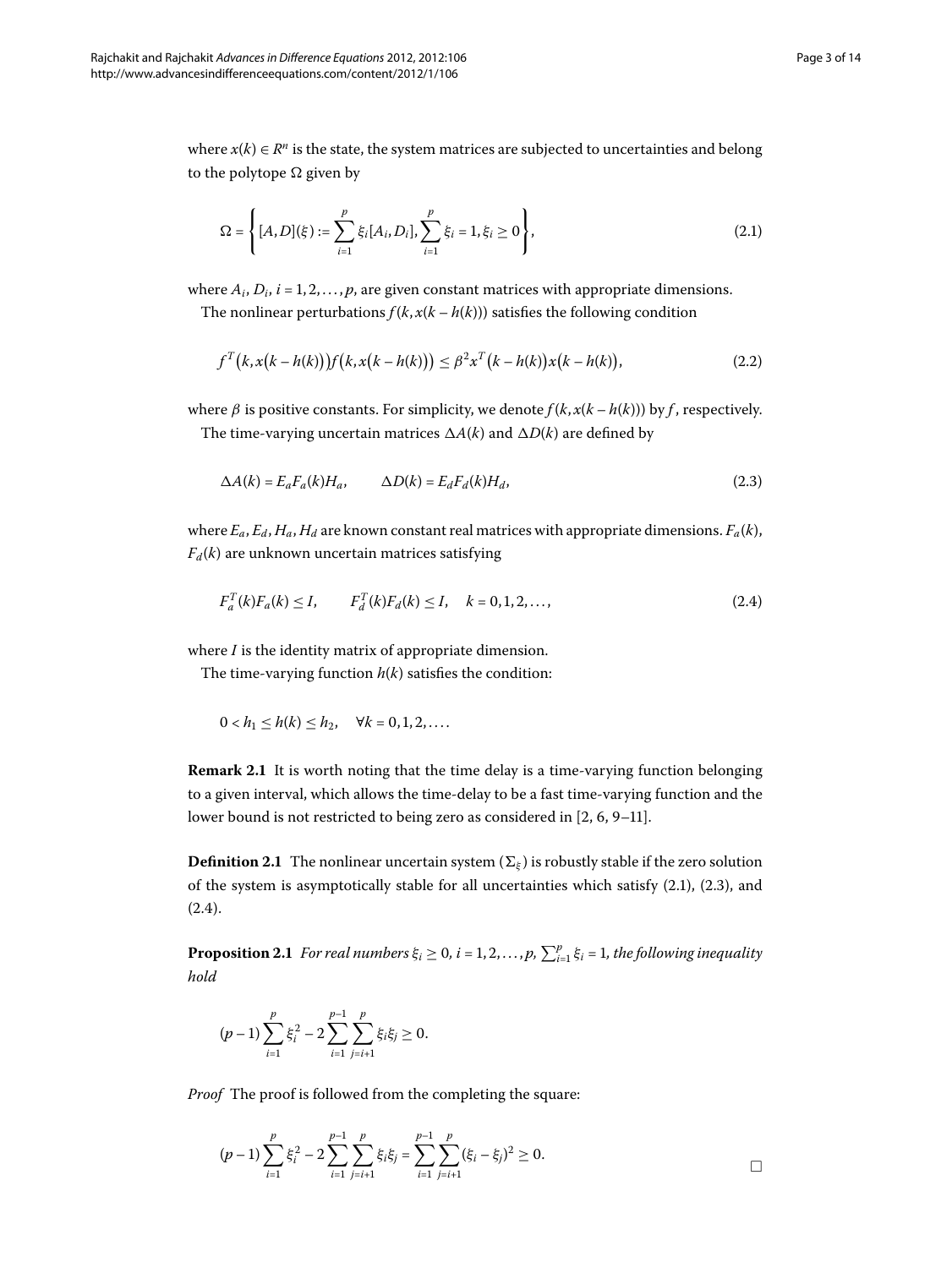<span id="page-3-2"></span><span id="page-3-1"></span>**Proposition 2.2** (Cauchy inequality) *For any symmetric positive definite matrix*  $N \in$ *M*<sup>*n*×*n*</sup> *and a*, *b* ∈ *R*<sup>*n*</sup> *we have* 

$$
\pm a^T b \le a^T N a + b^T N^{-1} b.
$$

<span id="page-3-0"></span>**Proposition 2.3** ([1]) *Let E, H and F be any constant matrices of appropriate dimensions and*  $F^T F \leq I$ . For any  $\epsilon > 0$ , we have

$$
EFH + H^T F^T E^T \le \epsilon E E^T + \epsilon^{-1} H^T H.
$$

#### **3 Main results**

#### **3.1 Robust stability**

In this section, we present sufficient delay-dependent conditions for the robust stability of nonlinear uncertain system (*[ξ](#page-1-1)* ).

Let us set

$$
||x_k|| = \sup_{s \in [-h_2, 0]} ||x(k + s)||,
$$
  
\n
$$
\mathcal{M}_{ij}(P, Q, S_1, S_2) =\n\begin{pmatrix}\nM_{1ij} & S_{1i} - S_{1i}A_j & -S_{1i}D_j & -S_{1i} - S_{2i}A_j \\
S_{1i}^T - A_j^T S_{1i}^T & M_{2ij} & -S_{1i}D_j & S_{2i} - S_{1i} \\
-D_j^T S_{1i}^T & -D_j^T S_{1i}^T & M_{3ij} & -S_{2i}D_j \\
-S_{1i}^T - A_j^T S_{2i}^T & S_{2i}^T - S_{1i}^T & -D_j^T S_{2i}^T & M_{4ij}\n\end{pmatrix},
$$
  
\n
$$
M_{1ij} = (h_2 - h_1 + 1)Q_i - P_i - S_{1i}A_j - A_j^T S_{1i}^T + 2S_{1i}E_aE_a^T S_{1i}^T
$$
  
\n
$$
+ S_{1i}E_aE_a^T S_{1i}^T + S_{2i}E_aE_a^T S_{2i}^T + H_a^T H_a,
$$
  
\n
$$
M_{2ij} = P_i + S_{1i} + S_{1i}^T + S_{1i}E_aE_a^T S_{1i}^T + H_a^T H_a,
$$
  
\n
$$
M_{3ij} = -Q_i + S_{2i}E_aE_a^T S_{2i}^T + 2H_a^T H_a,
$$
  
\n
$$
M_{4ij} = -S_{2i} - S_{2i}^T + H_a^T H_a + H_a^T H_a,
$$
  
\n
$$
S =\n\begin{pmatrix}\nS & 0 & 0 & 0 \\
0 & 0 & 0 & 0 \\
0 & 0 & 0 & 0 \\
0 & 0 & 0 & 0\n\end{pmatrix}, \qquad P(\xi) = \sum_{i=1}^p \xi_i P_i,
$$
  
\n
$$
S_2(\xi) = \sum_{i=1}^p \xi_i S_{2i} , \qquad S_1(\xi) = \sum_{i=1}^p \xi_i S_{1i} , \qquad S_2(\xi) = \sum_{i=1}^p \xi_i S_{2i}.
$$

<span id="page-3-3"></span>**Theorem 3.1** The nonlinear uncertain system  $(\Sigma_{\xi})$  is robustly stable if there exist symmet*ric matrices P<sub>i</sub>* > 0,  $Q_i$  > 0,  $i = 1, 2 \ldots, p$  and constant matrices  $S \ge 0$ ,  $S_{1i}$ ,  $S_{2i}$ ,  $i = 1, 2 \ldots, p$ *satisfying the following LMIs:*

(i) 
$$
\mathcal{M}_{ii}(P, Q, S_1, S_2) + S < 0, \, i = 1, 2, \ldots, p.
$$
  
\n(ii)  $\mathcal{M}_{ij}(P, Q, S_1, S_2) + \mathcal{M}_{ji}(P, Q, S_1, S_2) - \frac{2}{p-1}S < 0, \, i = 1, 2, \ldots, p-1; \, j = i+1, \ldots, p.$ 

*Proof* Consider the following parameter-dependent Lyapunov-Krasovskii functional for system (*[ξ](#page-1-1)* )

$$
V(k) = V_1(k) + V_2(k) + V_3(k),
$$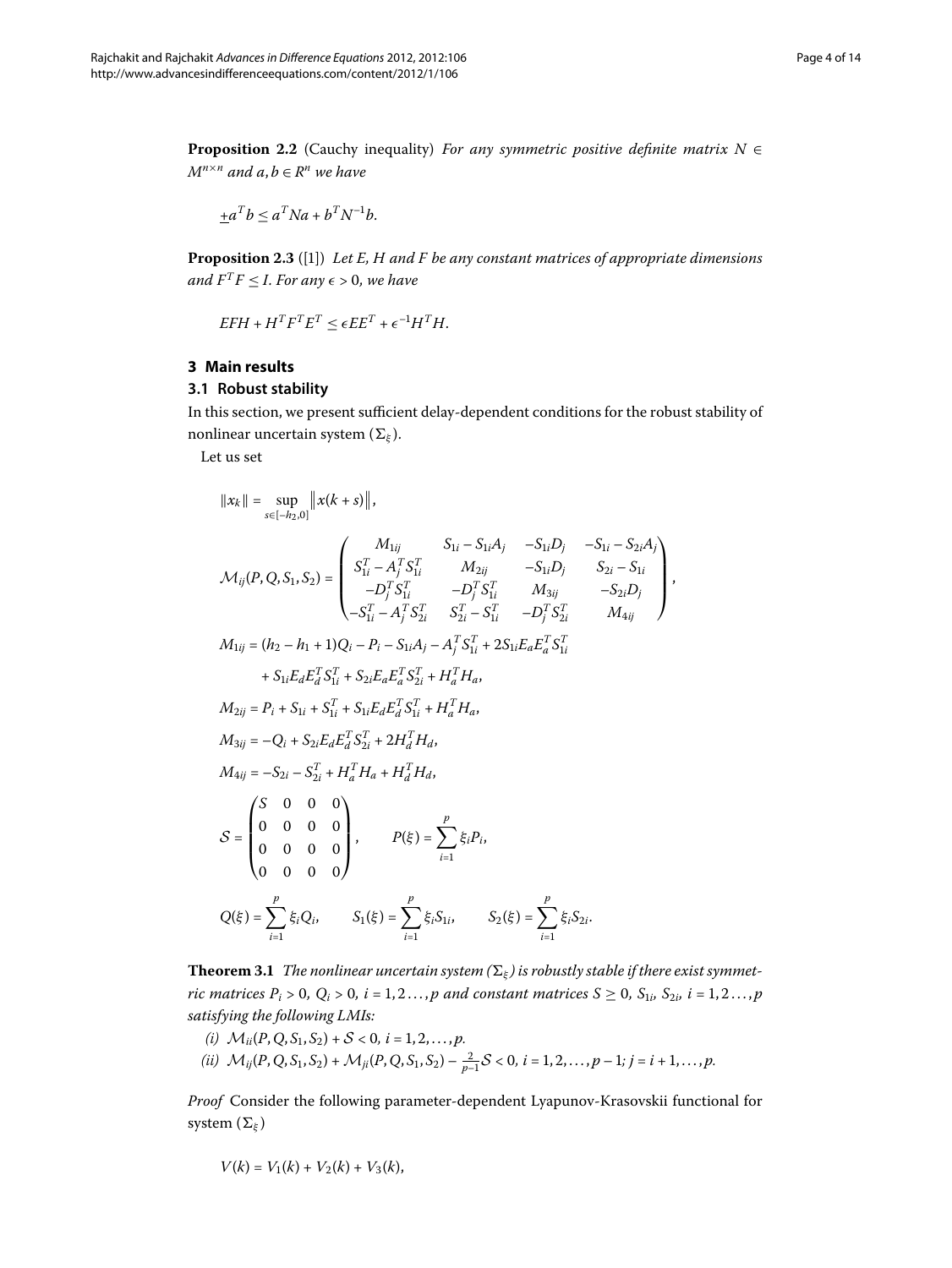where

<span id="page-4-1"></span>
$$
V_1(k) = x(k)P(\xi)x(k), V_2(k) = \sum_{i=k-h(k)}^{k-1} x^{T}(i)Q(\xi)x(i),
$$
  

$$
V_3(k) = \sum_{j=-h_2+2}^{-h_1+1} \sum_{l=k+j+1}^{k-1} x^{T}(l)Q(\xi)x(l).
$$

We can verify that

$$
\lambda_1 \|x(k)\|^2 \le V(k) \le \lambda_2 \|x_k\|^2. \tag{3.1}
$$

Let us set  $z(k) = [x(k)x(k + 1)x(k - h(k))f(k, x(k - h(k)))]^T$ , and

$$
G(\xi) = \begin{pmatrix} 0 & 0 & 0 & 0 \\ 0 & P(\xi) & 0 & 0 \\ 0 & 0 & 0 & 0 \\ 0 & 0 & 0 & 0 \end{pmatrix},
$$

$$
F(\xi) = \begin{pmatrix} P(\xi) & 0 & 0 & 0 \\ I & I & 0 & 0 \\ 0 & 0 & I & 0 \\ 0 & 0 & 0 & I \end{pmatrix}.
$$

<span id="page-4-0"></span>Then, the difference of *V*<sub>1</sub>(*k*) along the solution of the system ( $\Sigma_{\xi}$ ), we obtained

$$
\Delta V_1(k) = x^T(k+1)P(\xi)x(k+1) - x^T(k)P(\xi)x(k)
$$
  
=  $z(k)^T G(\xi)z(k) - 2z^T(k)F^T(\xi)\begin{pmatrix}0.5x(k)\\0\\0\\0\\0\end{pmatrix},$  (3.2)

because of

$$
z^{T}(k)G(\xi)z(k) = x(k+1)^{T}P(\xi)x(k+1),
$$
  

$$
2z^{T}(k)F^{T}(\xi)\begin{pmatrix}0.5x(k)\\0\\0\\0\\0\end{pmatrix} = x^{T}(k)P(\xi)x(k).
$$

Using the expression of system  $(\Sigma_{\xi})$ 

$$
0 = -S_1(\xi)x(k+1) + S_1(\xi)(A(\xi) + \Delta A(k))x(k)
$$
  
+ S\_1(\xi)(D(\xi) + \Delta D(k))x(k - h(k)) + S\_1(\xi)f,  

$$
0 = -S_2(\xi)x(k+1) + S_2(\xi)(A(\xi) + \Delta A(k))x(k)
$$
  
+ S\_2(\xi)(D(\xi) + \Delta D(k))x(k - h(k)) + S\_2(\xi)f,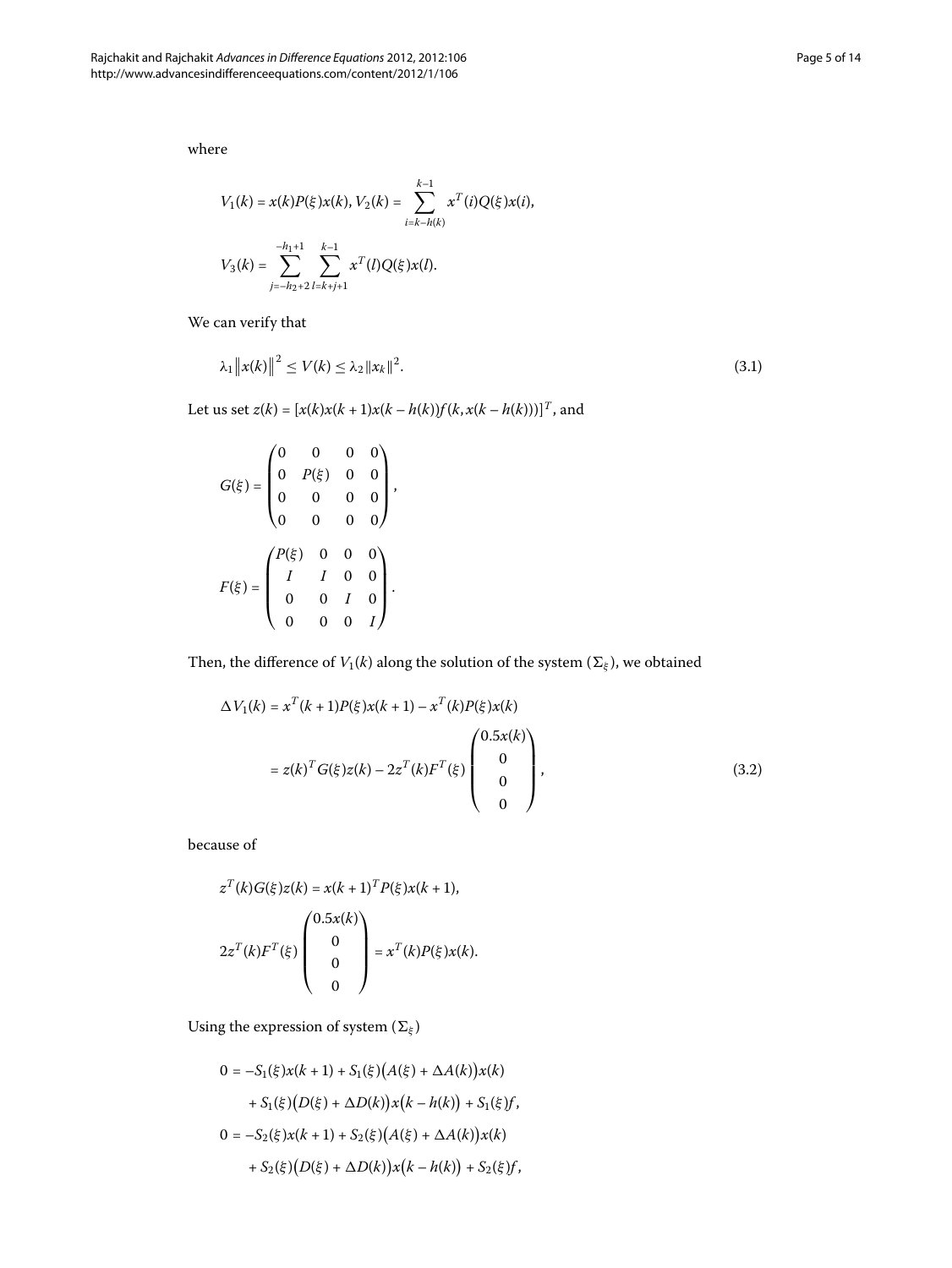we have

$$
-2z^{T}(k)F^{T}(\xi)
$$
  
\n
$$
\times \begin{pmatrix} 0.5x(k) & 0.5x(k) \\ -S_{1}(\xi)x(k+1) + S_{1}(\xi)(A(\xi) + \Delta A(k))x(k) + S_{1}(\xi)(D(\xi) + \Delta D(k))x(k - h(k)) + S_{1}(\xi)f \\ 0 & 0 & 0 \\ -S_{2}(\xi)x(k+1) + S_{2}(\xi)(A(\xi) + \Delta A(k))x(k) + S_{2}(\xi)(D(\xi) + \Delta D(k))x(k - h(k)) + S_{2}(\xi)f \end{pmatrix} z(k)
$$
  
\n
$$
= -z^{T}(k)F^{T}(\xi)
$$
  
\n
$$
\times \begin{pmatrix} 0.5I & 0 & 0 & 0 \\ S_{1}(\xi)A(\xi) + S_{1}(\xi)\Delta A(k) & -S_{1}(\xi) & S_{1}(\xi)D(\xi) + S_{1}(\xi)\Delta D(k) & S_{1}(\xi)f \\ 0 & 0 & 0 & 0 \\ S_{2}(\xi)A(\xi) + S_{2}(\xi)\Delta A(k) & -S_{2}(\xi) & S_{2}(\xi)D(\xi) + S_{2}(\xi)\Delta D(k) & S_{2}(\xi)f \end{pmatrix} z(k)
$$
  
\n
$$
-z^{T}(k)
$$
  
\n
$$
\times \begin{pmatrix} 0.5I & 0 & 0 & 0 \\ S_{1}(\xi)A(\xi) + S_{1}(\xi)\Delta A(k) & -S_{1}(\xi) & S_{1}(\xi)D(\xi) + S_{1}(\xi)\Delta D(k) & S_{1}(\xi)f \\ 0 & 0 & 0 & 0 \\ S_{2}(\xi)A(\xi) + S_{2}(\xi)\Delta A(k) & -S_{2}(\xi) & S_{2}(\xi)D(\xi) + S_{2}(\xi)\Delta D(k) & S_{2}(\xi)f \end{pmatrix}^{T}
$$
  
\n
$$
\times F(\xi)z(k).
$$

Therefore, from  $(3.2)$  it follows that

$$
\Delta V_{1}(k) = x^{T}(k)\left[-P(\xi) - S_{1}(\xi)A(\xi) - S_{1}(\xi)E_{a}F_{a}(k)H_{a}\right.\n- A(\xi)^{T}S_{1}^{T}(\xi) - H_{a}^{T}F_{a}^{T}(k)E_{a}^{T}S_{1}^{T}(\xi)\right]x(k)\n+ 2x^{T}(k)\left[S_{1}(\xi) - S_{1}(\xi)A(\xi) - S_{1}(\xi)E_{a}F_{a}(k)H_{a}\right]x(k + 1)\n+ 2x^{T}(k)\left[-S_{1}(\xi)D(\xi) - S_{1}(\xi)E_{a}F_{a}(k)H_{d}\right]x(k - h(k))\n+ 2x^{T}(k)\left[-S_{1}(\xi) - S_{2}(\xi)A(\xi) - S_{2}(\xi)E_{a}F_{a}(k)H_{a}\right]f(k, x(k - h(k)))\n+ x(k + 1)\left[P(\xi) + S_{1}(\xi) + S_{1}^{T}(\xi)\right]x(k + 1)\n+ 2x(k + 1)\left[-S_{1}(\xi)D(\xi) - S_{1}(\xi)E_{a}F_{a}(k)H_{a}\right]x(k - h(k))\n+ 2x(k + 1)\left[S_{2}(\xi) - S_{1}(\xi)\right]f(k, x(k - h(k)))\n+ 2x^{T}(k - h(k))\left[-S_{2}(\xi)D(\xi) - S_{2}(\xi)E_{a}F_{a}(k)H_{a}\right]f(k, x(k - h(k)))\n+ f^{T}(k, x(k - h(k)))(k)\left[-S_{2} - S_{2}^{T}\right]f(k, x(k - h(k))).
$$

Applying Propositions 2[.](#page-3-2)2, 2.3 and condition (2.4), the following estimations hold

$$
-S_{1}(\xi)E_{a}F_{a}(k)H_{a} - H_{a}^{T}F_{a}^{T}(k)E_{a}^{T}S_{1}^{T}(\xi) \leq S_{1}(\xi)E_{a}E_{a}^{T}S_{1}^{T}(\xi) + H_{a}^{T}H_{a},
$$
  
\n
$$
-2x^{T}(k)S_{1}(\xi)E_{a}F_{a}(k)H_{a}x(k+1) \leq x^{T}(k)S_{1}(\xi)E_{a}E_{a}^{T}S_{1}^{T}(\xi)x(k)
$$
  
\n
$$
+x^{T}(k+1)H_{a}^{T}H_{a}x(k+1),
$$
  
\n
$$
-2x^{T}(k)S_{1}(\xi)E_{a}F_{a}(k)H_{a}x(k-h(k)) \leq x^{T}(k)S_{1}(\xi)E_{a}E_{a}^{T}S_{1}^{T}(\xi)x(k)
$$
  
\n
$$
+x^{T}(k-h(k))H_{a}^{T}H_{a}x(k-h(k)),
$$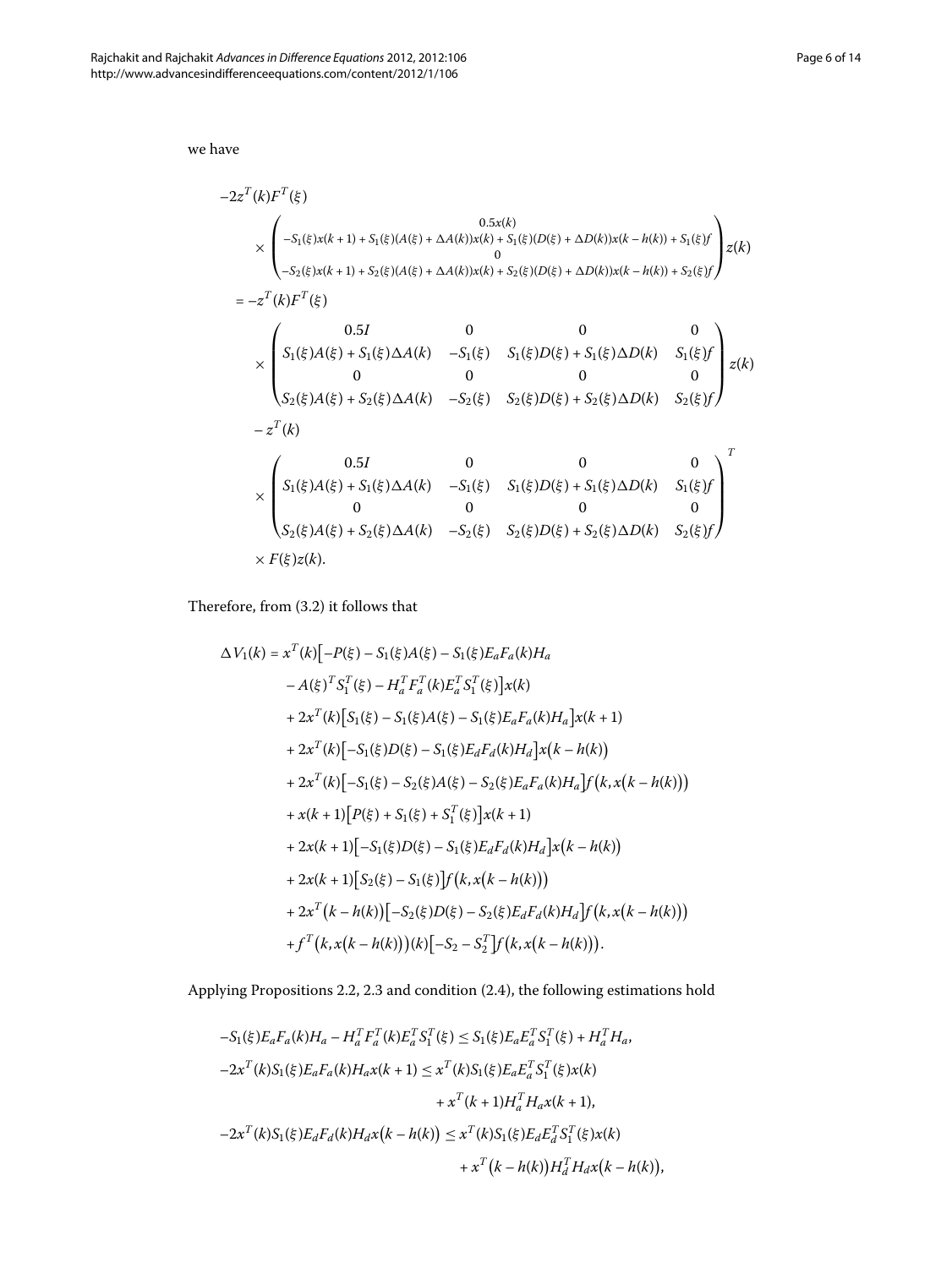<span id="page-6-2"></span>
$$
-2x^{T}(k)S_{2}(\xi)E_{a}F_{a}(k)H_{a}f \leq x^{T}(k)S_{2}(\xi)E_{a}E_{a}^{T}S_{2}^{T}(\xi)x(k) + f^{T}H_{a}^{T}H_{a}f,
$$
  
\n
$$
-2x^{T}(k+1)S_{1}(\xi)E_{d}F_{d}(k)H_{d}x(k-h(k)) \leq x^{T}(k+1)S_{1}(\xi)E_{d}E_{d}^{T}S_{1}^{T}(\xi)x(k+1)
$$
  
\n
$$
+x^{T}(k-h(k))H_{d}^{T}H_{d}x(k-h(k)),
$$
  
\n
$$
-2x^{T}(k-h(k))S_{2}(\xi)E_{d}F_{d}(k)H_{d}f \leq x^{T}(k-h(k))S_{2}(\xi)E_{d}E_{d}^{T}S_{2}^{T}(\xi)x(k-h(k))
$$
  
\n
$$
+f^{T}H_{d}^{T}H_{d}f.
$$

Therefore, we have

$$
\Delta V_{1}(k) = x^{T}(k)[-P(\xi)-S_{1}(\xi)A(\xi)-A(\xi)^{T}S_{1}^{T}(\xi)+2S_{1}(\xi)E_{a}E_{a}^{T}S_{1}^{T}(\xi) \n+ S_{1}(\xi)E_{d}E_{a}^{T}S_{1}^{T}(\xi)+S_{2}(\xi)E_{a}E_{a}^{T}S_{2}^{T}(\xi)+H_{a}^{T}H_{a}]x(k) \n+ 2x^{T}(k)[S_{1}(\xi)-S_{1}(\xi)A(\xi)]x(k+1) \n+ 2x^{T}(k)[-S_{1}(\xi)-S_{2}(\xi)A(\xi)]f(k, x(k-h(k))) \n+ 2x^{T}(k)[-S_{1}(\xi)-S_{2}(\xi)A(\xi)]f(k, x(k-h(k))) \n+ x(k+1)[P(\xi)+S_{1}(\xi)+S_{1}^{T}(\xi)+S_{1}(\xi)E_{d}E_{d}^{T}S_{1}^{T}(\xi)+H_{a}^{T}H_{a}]x(k+1) \n+ 2x(k+1)[-S_{1}(\xi)D(\xi)]x(k-h(k)) \n+ 2x(k+1)[S_{2}(\xi)-S_{1}(\xi)]f(k, x(k-h(k))) \n+ x^{T}(k-h(k))[S_{2}(\xi)E_{d}E_{d}^{T}S_{2}^{T}(\xi)+2H_{d}^{T}H_{d}]x(k-h(k)) \n+ 2x^{T}(k-h(k))[S_{2}(\xi)E_{d}E_{d}^{T}S_{2}^{T}(\xi)+2H_{d}^{T}H_{d}]x(k-h(k)) \n+ f^{T}(k, x(k-h(k)))(k)[-S_{2}(\xi)-S_{2}^{T}(\xi)+H_{a}^{T}H_{a}+H_{d}^{T}H_{d}] \n\times f(k, x(k-h(k))).
$$
 (3.3)

<span id="page-6-0"></span>The difference of  $V_2(k)$  is given by

$$
\Delta V_2(k) = \sum_{i=k+1-h(k+1)}^{k} x^{T}(i)Q(\xi)x(i) - \sum_{i=k-h(k)}^{k-1} x^{T}(i)Q(\xi)x(i)
$$
  

$$
= \sum_{i=k+1-h(k+1)}^{k-h_1} x^{T}(i)Q(\xi)x(i) + x^{T}(k)Q(\xi)x(k) - x^{x}(k-h(k))Q(\xi)x(k-h(k))
$$
  

$$
+ \sum_{i=k+1-h_1}^{k-1} x^{T}(i)Q(\xi)x(i) - \sum_{i=k+1-h(k)}^{k-1} x^{T}(i)Q(\xi)x(i).
$$
 (3.4)

Since  $h(k) \geq h_1$  we have

<span id="page-6-1"></span>
$$
\sum_{i=k+1-h_1}^{k-1} x^T(i)Q(\xi)x(i) - \sum_{i=k+1-h(k)}^{k-1} x^T(i)Q(\xi)x(i) \leq 0,
$$

and hence from  $(3.4)$  $(3.4)$  $(3.4)$  we have

$$
\Delta V_2(k) \leq \sum_{i=k+1-h(k+1)}^{k-h_1} x^T(i)Q(\xi)x(i) + x^T(k)Q(\xi)x(k) - x^T(k-h(k))Q(\xi)x(k-h(k)).
$$
 (3.5)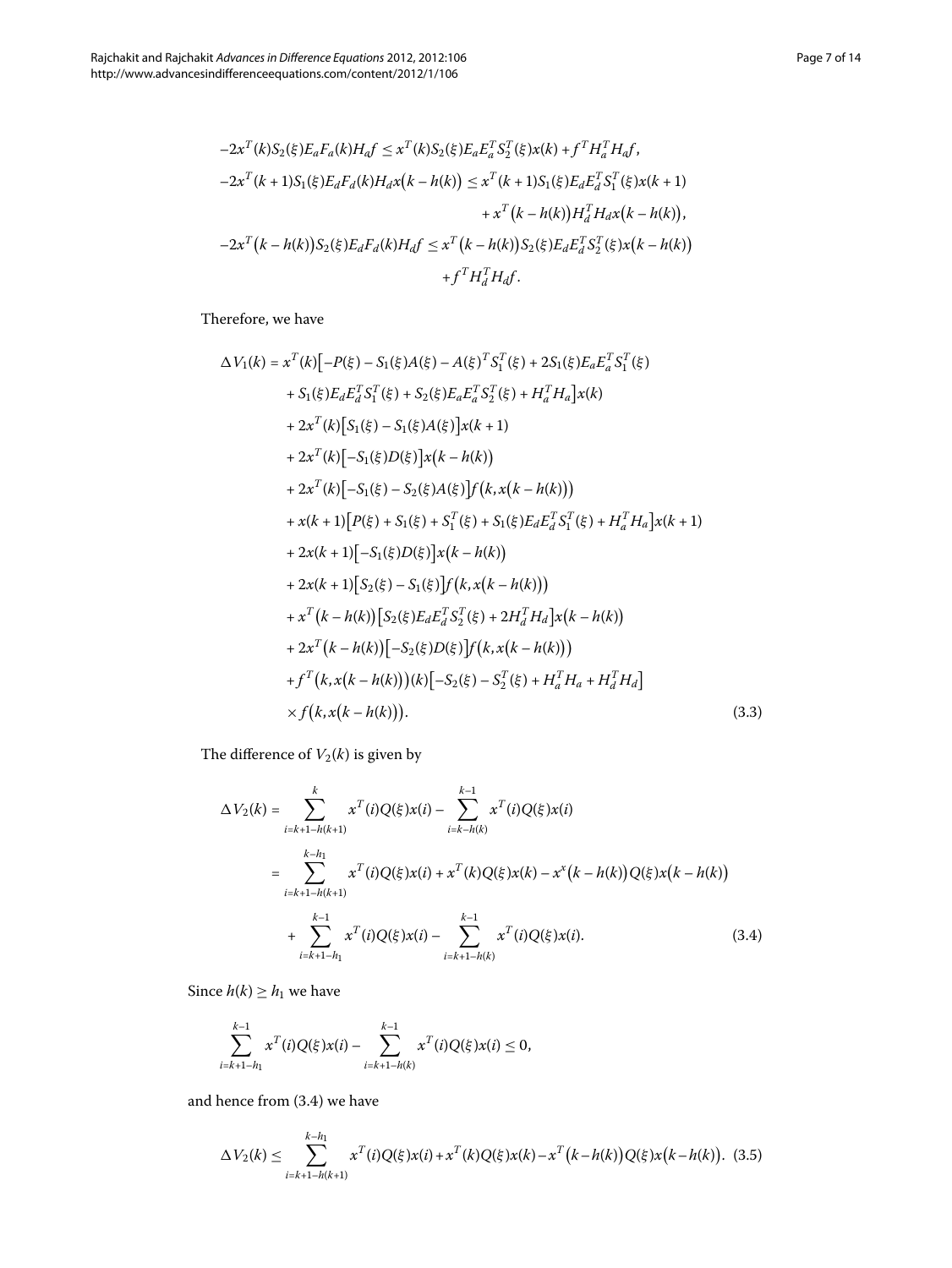<span id="page-7-0"></span>
$$
\Delta V_3(k) = \sum_{j=-h_2+2}^{-h_1+1} \left[ x^T(k)Q(\xi)x(k) - x^T(k+j-1)Q(\xi)x(k+j-1) \right]
$$
  
=  $(h_2 - h_1)x^T(k)Q(\xi)x(k) - \sum_{l=k+1-h_2}^{k-h_1} x^T(l)Q(\xi)x(l).$  (3.6)

Since

<span id="page-7-1"></span>
$$
\sum_{i=k+1-h(k+1)}^{k-h_1} x^T(i)Q(\xi)x(i) - \sum_{i=k+1-h_2}^{k-h_1} x^T(i)Q(\xi)x(i) \leq 0,
$$

we obtain from  $(3.5)$  and  $(3.6)$  that

<span id="page-7-2"></span>
$$
\Delta V_2(k) + \Delta V_3(k) \le (h_2 - h_1 + 1)x^T(k)Q(\xi)x(k) - x^T(k - h(k))Q(\xi)x(k - h(k)). \tag{3.7}
$$

Therefore, combining the inequalities  $(3.3)$ ,  $(3.7)$  gives

$$
\Delta V(k) \le z^T(k)T(\xi)z(k),\tag{3.8}
$$

where

$$
T(\xi) = \begin{pmatrix} M_1(\xi) & S_1(\xi) - S_1(\xi)A(\xi) & -S_1(\xi)D(\xi) & -S_1(\xi) - S_2(\xi)A(\xi) \\ S_1^T(\xi) - A^T(\xi)S_1^T(\xi) & M_2(\xi) & -S_1(\xi)D(\xi) & S_2(\xi) - S_1(\xi) \\ -D^T(\xi)S_1^T(\xi) & -D^T(\xi)S_1^T(\xi) & M_3(\xi) & -S_2(\xi)D(\xi) \\ -S_1^T(\xi) - A^T(\xi)S_2^T(\xi) & S_2^T(\xi) - S_1^T(\xi) & -D^T(\xi)S_2^T(\xi) & M_4(\xi) \end{pmatrix},
$$
  
\n
$$
z(k) = \begin{bmatrix} x(k)x(k+1)x(k-h(k))f(k, x(k-h(k))) \end{bmatrix}^T,
$$
  
\n
$$
M_1(\xi) = (h_2 - h_1 + 1)Q(\xi) - P(\xi) - S_1(\xi)A(\xi) - A(\xi)^T S_1^T(\xi) + 2S_1(\xi)E_aE_a^T S_1^T(\xi) + S_1(\xi)E_dE_d^T S_1^T(\xi) + S_2(\xi)E_dE_d^T S_1^T(\xi) + H_a^T H_a,
$$
  
\n
$$
M_2(\xi) = P(\xi) + S_1(\xi) + S_1^T(\xi) + S_1(\xi)E_dE_d^T S_1^T(\xi) + H_a^T H_a,
$$
  
\n
$$
M_3(\xi) = -Q(\xi) + S_2(\xi)E_dE_d^T S_2^T(\xi) + 2H_d^T H_a,
$$
  
\n
$$
M_4(\xi) = -S_2(\xi) - S_2^T(\xi) + H_a^T H_a + H_d^T H_a.
$$

Let us denote

$$
M_{1ij} = (h_2 - h_1 + 1)Q_i - P_i - S_{1i}A_j - A_j^T S_{1i}^T + 2S_{1i}E_aE_a^T S_{1i}^T
$$
  
+  $S_{1i}E_dE_d^T S_{1i}^T + S_{2i}E_aE_a^T S_{2i}^T + H_a^T H_a$ ,  

$$
M_{2ij} = P_i + S_{1i} + S_{1i}^T + S_{1i}E_dE_d^T S_{1i}^T + H_a^T H_a
$$
,  

$$
M_{3ij} = -Q_i + S_{2i}E_dE_d^T S_{2i}^T + 2H_d^T H_a
$$
,  

$$
M_{4ij} = -S_{2i} - S_{2i}^T + H_a^T H_a + H_d^T H_a
$$
,  

$$
(S_1A)_{ij} = S_{1j}A_i + S_{1i}A_j
$$
, 
$$
(S_2A)_{ij} = S_{2j}A_i + S_{2i}A_j
$$
,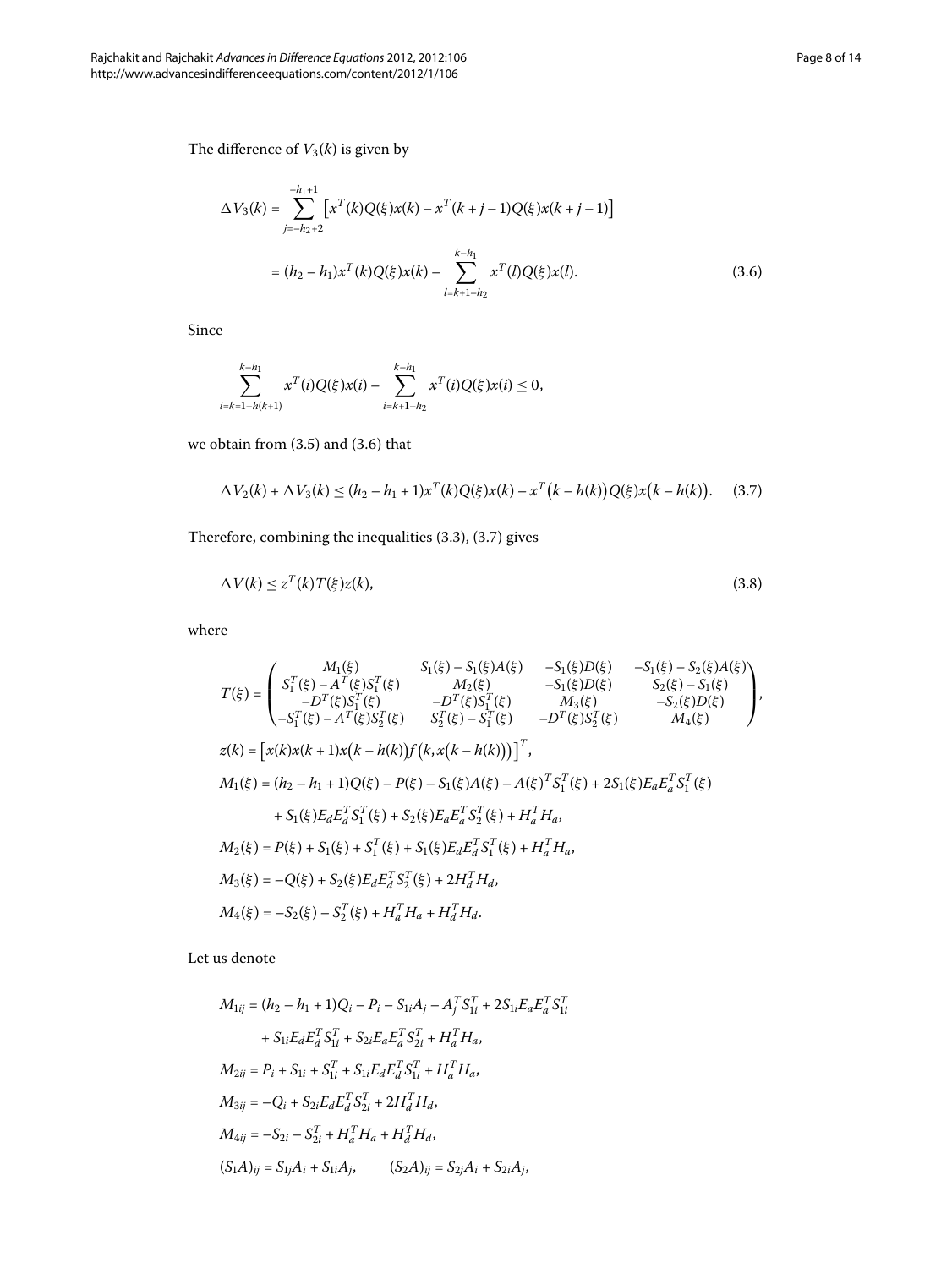$$
(S_1D)_{ij} = S_{1j}D_i + S_{1i}D_j, \t (S_2D)_{ij} = S_{2j}D_i + S_{2i}D_j,
$$
  

$$
P_{ij} = P_i + P_j, \t Q_{ij} = Q_i + Q_j, \t S_{1ij} = S_{1i} + S_{1j}, \t S_{2ij} = S_{2i} + S_{2j}.
$$

From the convex combination of the expression of  $P(\xi)$ ,  $Q(\xi)$ ,  $S_1(\xi)$ ,  $S_2(\xi)$ ,  $A(\xi)$ ,  $D(\xi)$ , we have

$$
T(\xi) = \sum_{i=1}^{p} \xi_{i}^{2} \begin{pmatrix} M_{1ii} & S_{1i} - S_{1i}A_{i} & -S_{1i}D_{i} & -S_{1i} - S_{2i}A_{i} \\ S_{1i}^{T} - A_{i}^{T}S_{1i}^{T} & M_{2ii} & -S_{1i}D_{i} & S_{2i} - S_{1i} \\ -D_{i}^{T}S_{1i}^{T} & -D_{i}^{T}S_{1i}^{T} & M_{3ii} & -S_{2i}D_{i} \\ -S_{1i}^{T} - A_{i}^{T}S_{2i}^{T} & S_{2i}^{T} - S_{1i}^{T} & -D_{i}^{T}S_{2i}^{T} & M_{4ii} \end{pmatrix}
$$
  
+ 
$$
\sum_{i=1}^{p-1} \sum_{j=i+1}^{p} \xi_{i}\xi_{j} \begin{pmatrix} M_{1ij} + M_{1ji} & S_{1ij} - (S_{1}A)_{ij} & -(S_{1}D)_{ij} & -S_{1ij} - (S_{2}A)_{ij} \\ S_{1ij}^{T} - (A^{T}S_{1}^{T})_{ij} & M_{2ij} + M_{2ji} & -(S_{1}D)_{ij} & S_{2ij} - S_{1ij} \\ -(D^{T}S_{1}^{T})_{ij} & - (D^{T}S_{1}^{T})_{ij} & M_{3ij} + M_{3ji} & -(S_{2}D)_{ij} \\ -S_{1ij}^{T} - (A^{T}S_{2}^{T})_{ij} & S_{2ij}^{T} - S_{1ij}^{T} & -(D^{T}S_{2}^{T})_{ij} & M_{4ij} + M_{4ji} \end{pmatrix}
$$
  
= 
$$
\sum_{i=1}^{p} \xi_{i}^{2} \mathcal{M}_{ii}(P, Q, S_{1}, S_{2}) + \sum_{i=1}^{p-1} \sum_{j=i+1}^{p} \xi_{i}\xi_{j} [\mathcal{M}_{ij}(P, Q, S_{1}, S_{2}) + \mathcal{M}_{ji}(P, Q, S_{1}, S_{2})].
$$

Then the conditions (i), (ii) give

$$
T(\xi) < -\sum_{i=1}^{p} \xi_i^2 \mathcal{S} + \frac{2}{p-1} \sum_{i=1}^{p-1} \sum_{j=i+1}^{p} \xi_i \xi_j \mathcal{S} \le 0,
$$

because of Proposition 2[.](#page-2-3)1

$$
(p-1)\sum_{i=1}^p\xi_i^2-2\sum_{i=1}^{p-1}\sum_{j=i+1}^p\xi_i\xi_j=\sum_{i=1}^{p-1}\sum_{j=i+1}^p(\xi_i-\xi_j)^2\geq 0,
$$

and hence, we finally obtain from  $(3.8)$  that

$$
\Delta V(k) < 0, \quad \forall k = 0, 1, 2, \ldots,
$$

which together with (3[.](#page-4-1)1) implies that the system ( $\Sigma_{\varepsilon}$ ) is robustly stable. This completes the proof of the theorem.  $\Box$ 

**Remark 3[.](#page-3-3)1** The stability conditions of Theorem 3.1 are more appropriate for practical systems since practically it is impossible to know exactly the delay but lower and upper bounds are always possible.

#### **3.2 Robust stabilization**

This section deals with a stabilization problem considered in [\[](#page-13-7)15] for constructing a delayed feedback controller, which stabilizes the resulting closed-loop system. The robust stability condition obtained in previous section will be applied to design a time-delayed state feedback controller for the nonlinear uncertain discrete-time control system de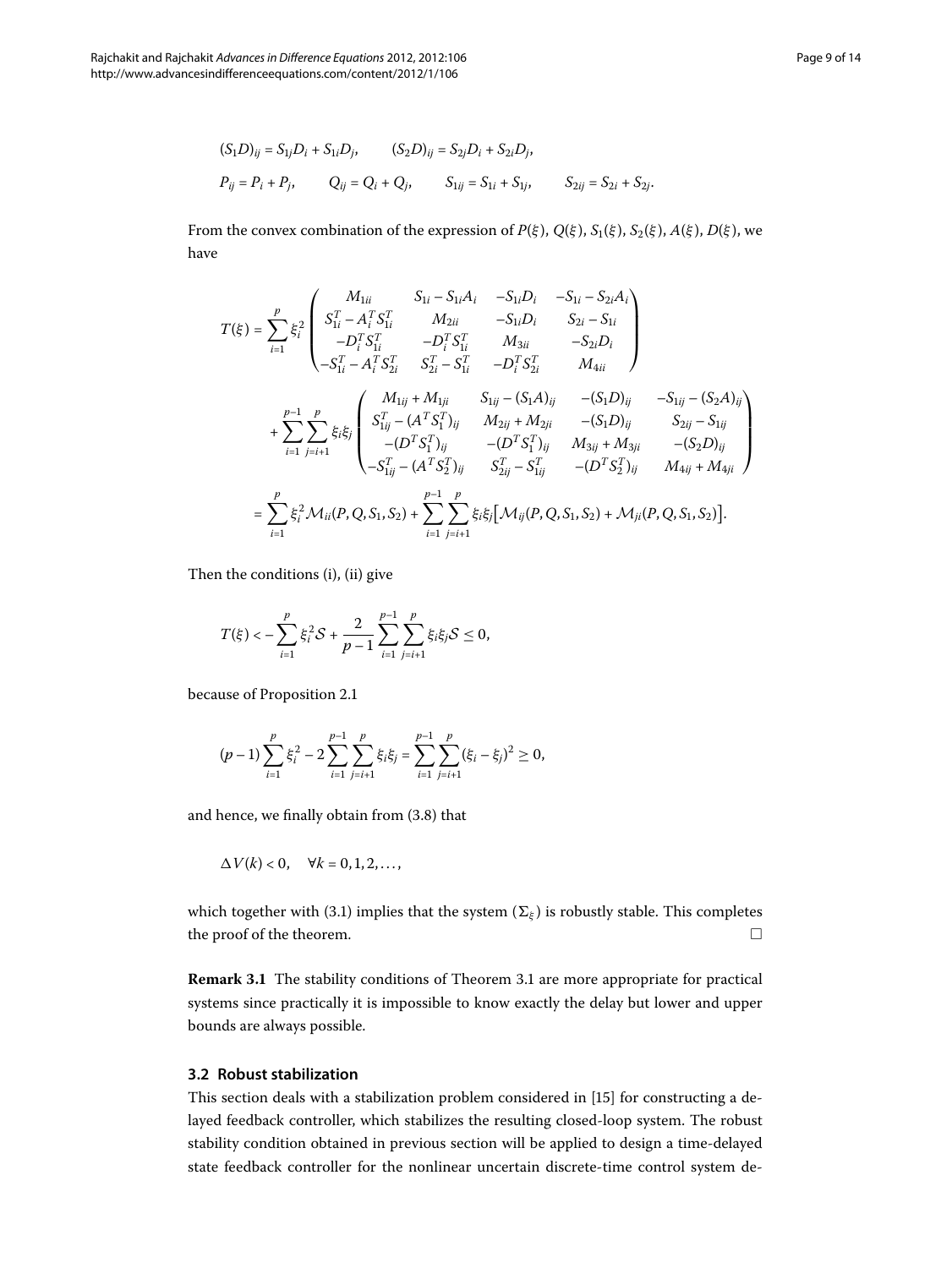<span id="page-9-1"></span>scribed by

$$
x(k + 1) = (A(\xi) + \Delta A(k))x(k) + (B(\xi) + \Delta B(k))u(k) + f(k, x(k - h(k))), \quad k = 0, 1, 2, ...,
$$
\n(3.9)

where  $u(k) \in \mathbb{R}^n$  is the control input, the system matrices are subjected to uncertainties and belong to the polytope  $\Omega$  given by

<span id="page-9-0"></span>
$$
\Omega = \left\{ [A, B](\xi) := \sum_{i=1}^p \xi_i [A_i, B_i], \sum_{i=1}^p \xi_i = 1, \xi_i \ge 0 \right\},\
$$

where  $A_i$ ,  $B_i$ ,  $i = 1, 2, \ldots, p$ , are given constant matrices with appropriate dimensions. As in [8[\]](#page-12-1), we consider a parameter-dependent delayed feedback control law

$$
u(k) = (F(\xi) + \Delta F(k))x(k - h(k)), \quad k = -h_2, ..., 0,
$$
\n(3.10)

 $F(\xi) + \Delta F(k)$  is the controller gain to be determined. The time-varying uncertain matrices  $\Delta A(k)$ ,  $\Delta B(k)$ , and  $\Delta F(k)$  are defined by

$$
\Delta A(k) = E_a F_a(k) H_a, \qquad \Delta B(k) = E_b F_b(k) H_b, \qquad \Delta F(k) = E_f F_f(k) H_f,
$$

<span id="page-9-2"></span>where  $E_a$ ,  $E_b$ ,  $E_f$ ,  $H_a$ ,  $H_b$ ,  $H_f$  are known constant real matrices with appropriate dimensions.  $F_a(k)$ ,  $F_b(k)$ ,  $F_f(k)$  are unknown uncertain matrices satisfying

$$
F_d^T(k)F_a(k) \leq I, \qquad F_b^T(k)F_b(k) \leq I, \qquad F_f^T(k)F_f(k) \leq I, \quad k = 0, 1, 2, \ldots,
$$

where *I* is the identity matrix of appropriate dimension.

Applying the feedback controller  $(3.10)$  $(3.10)$  $(3.10)$  to the nonlinear uncertain system  $(3.9)$ , the closed-loop time-delay nonlinear uncertain system is

$$
x(k+1) = (A(\xi) + \Delta A(k))x(k) + (B(\xi) + \Delta B(k))(F(\xi) + \Delta F(k))x(k - h(k))
$$
  
+  $f(k, x(k - h(k))), k = 0, 1, 2, ...$  (3.11)

The time-varying function  $h(k)$  satisfies the condition:

 $0 < h_1 \le h(k) \le h_2$ ,  $\forall k = 0, 1, 2, \ldots$ .

**Definition 3.1** The nonlinear uncertain system (3.9) is robustly stabilizable if there is a delayed feedback control (3[.](#page-9-0)10) such that the closed-loop delay nonlinear uncertain system  $(3.11)$  $(3.11)$  $(3.11)$  is robustly stable.

Let us

$$
\mathcal{M}_{ij}(P,Q,S_1,S_2) = \begin{pmatrix}\nM_{1ij} & S_{1i} - S_{1i}A_j & -S_{1i} & -S_{1i} - S_{1i}A_j \\
S_{1i}^T - A_j^T S_{1i}^T & M_{2ij} & -S_{1i} & 0 \\
-S_{1i}^T & -S_{1i}^T & M_{3ij} & -S_{1i} \\
-S_{1i}^T - A_j^T S_{1i}^T & 0 & -S_{1i}^T & M_{4ij}\n\end{pmatrix},
$$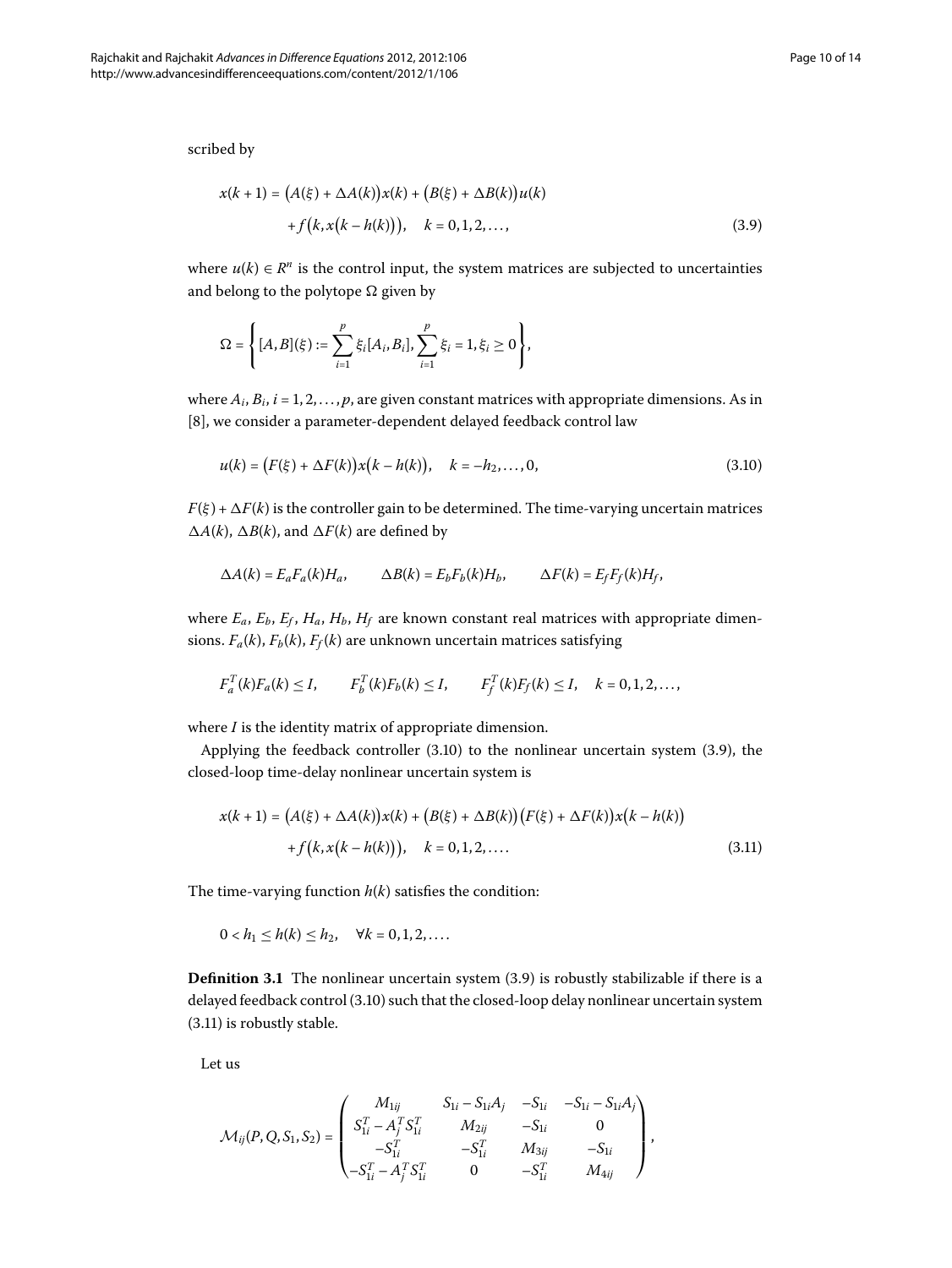$$
M_{1ij} = (h_2 - h_1 + 1)Q_i - P_i - S_{1i}A_j - A_j^T S_{1i}^T + 2S_{1i}E_a E_a^T S_{1i}^T
$$
  
+  $S_{1i}E_a E_a^T S_{1i}^T + H_a^T H_a$ ,  

$$
M_{2ij} = P_i + S_{1i} + S_{1i}^T + H_a^T H_a
$$
,  

$$
M_{3ij} = -Q_i
$$
,  

$$
M_{4ij} = -S_{1i} - S_{1i}^T + H_a^T H_a
$$
,  

$$
S = \begin{pmatrix} S & 0 & 0 & 0 \\ 0 & 0 & 0 & 0 \\ 0 & 0 & 0 & 0 \\ 0 & 0 & 0 & 0 \\ 0 & 0 & 0 & 0 \end{pmatrix}.
$$

<span id="page-10-1"></span>The following theorem can be derived from Theorem 3[.](#page-3-3)1.

**Theorem .** *The nonlinear uncertain system ([.](#page-9-1)) is robustly stabilizable by the delayed feedback control (3.10), where*  $(F(\xi) + \Delta F(k)) = (B(\xi) + \Delta B(k))^T [(B(\xi) + \Delta B(k))(B(\xi) +$  $\Delta B(k)$ <sup>T</sup>]<sup>-1</sup>, if there exist symmetric matrices  $P_i > 0$ ,  $Q_i > 0$ ,  $i = 1, 2, \ldots, p$  and constant ma*trices*  $S_{1i}$ ,  $i = 1, 2, ..., p$ ,  $S \ge 0$  *satisfying the following LMIs:* 

- *(i)*  $\mathcal{M}_{ii}(P, Q, S_1) + S < 0, i = 1, 2, ..., p$ .
- $(iii)$   $\mathcal{M}_{ij}(P,Q,S_1) + \mathcal{M}_{ji}(P,Q,S_1) \frac{2}{p-1}S < 0, i = 1,2,\ldots,p-1; j = i+1,\ldots,p.$

*Proof* Taking  $S_{1i} = S_{2i}$  and using the feedback control (3[.](#page-9-0)10), the closed-loop nonlinear uncertain system becomes system  $(\Sigma_{\xi})$ , where  $(D(\xi) + \Delta D(k)) = (B(\xi) + \Delta B(k))(F(\xi) +$  $\Delta F(k) = (B(\xi) + \Delta B(k))(B(\xi) + \Delta B(k))^T [(B(\xi) + \Delta B(k))(B(\xi) + \Delta B(k))^T]^{-1} = I.$  Since  $S_1(\xi)(D(\xi) + \Delta D(k)) = S_1(\xi)$ , the robust stability condition of the closed-loop nonlinear uncertain system (3.11), by Theorem 3.1, is immediately derived.  $\Box$ 

<span id="page-10-0"></span>**Remark 3[.](#page-10-1)2** The stabilization conditions of Theorem 3.2 are more appropriate for practical systems since practically it is impossible to know exactly the delay but lower and upper bounds are always possible.

#### **4 Numerical examples**

To illustrate the effectiveness of the previous theoretical results, we consider the following numerical examples.

**Example 4.1** (Robust stability) Consider nonlinear uncertain system ( $\Sigma_{\varepsilon}$ ) for  $p = 2$ , where the delay function  $h(k)$  is given by

$$
h(k) = 1 + 19 \sin^2 \frac{k\pi}{2}, \quad k = 0, 1, 2, \dots,
$$

and

$$
A_1 = \begin{pmatrix} 0.075 & -0.005 \\ -0.005 & 0.07 \end{pmatrix}, \qquad A_2 = \begin{pmatrix} 0.01 & -0.01 \\ -0.01 & 0.045 \end{pmatrix}, \qquad D_1 = \begin{pmatrix} -1.15 & 0.005 \\ 0.005 & -1.22 \end{pmatrix},
$$
  

$$
D_2 = \begin{pmatrix} -1.15 & 0.01 \\ 0.01 & -1.05 \end{pmatrix}, \qquad (H_a, H_d) = \begin{pmatrix} 0.1 & 0 \\ 0 & 0.2 \end{pmatrix}, \begin{bmatrix} 0.3 & 0 \\ 0 & 0.4 \end{bmatrix},
$$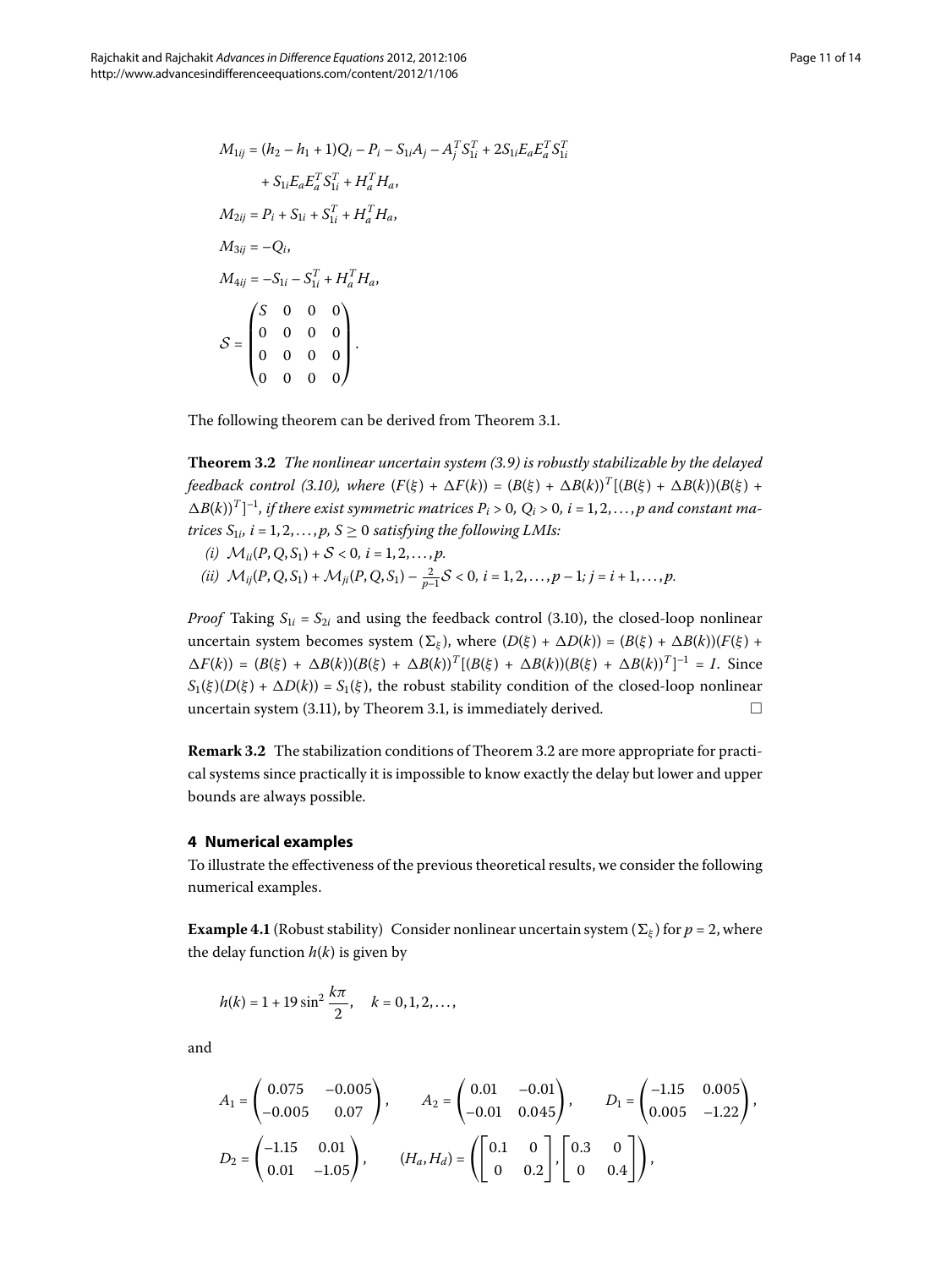$$
(E_a, E_d) = \left( \begin{bmatrix} 0.2 & 0 \\ 0 & 0.1 \end{bmatrix}, \begin{bmatrix} 0.4 & 0 \\ 0 & 0.3 \end{bmatrix} \right), \qquad (F_a, F_d) = \left( \begin{bmatrix} 0.1 & 0 \\ 0 & 0.2 \end{bmatrix}, \begin{bmatrix} 0.2 & 0 \\ 0 & 0.3 \end{bmatrix} \right),
$$

with any time-varying delay function  $h(k)$  with  $h_1 = 1$ ,  $h_2 = 20$ . By using the LMI Toolbox in MATLAB, the LMIs (i) and (ii) of Theorem 3[.](#page-3-3)1 are feasible with

$$
P_1 = \begin{pmatrix} 185.8249 & 0.1193 \\ 0.1193 & 193.1114 \end{pmatrix}, \qquad P_2 = \begin{pmatrix} 183.2675 & 0.1389 \\ 0.1389 & 192.5430 \end{pmatrix},
$$
  
\n
$$
Q_1 = \begin{pmatrix} 6.9254 & 0.0064 \\ 0.0064 & 7.2244 \end{pmatrix}, \qquad Q_2 = \begin{pmatrix} 6.7862 & 0.0071 \\ 0.0071 & 7.1733 \end{pmatrix},
$$
  
\n
$$
S_{11} = \begin{pmatrix} 0.7195 & -0.0068 \\ -0.0116 & 0.7269 \end{pmatrix}, \qquad S_{12} = \begin{pmatrix} 0.6050 & -0.0127 \\ -0.0102 & 0.9502 \end{pmatrix},
$$
  
\n
$$
S_{21} = \begin{pmatrix} 1.9219 & 0.0079 \\ 0.0196 & 2.7788 \end{pmatrix}, \qquad S_{22} = \begin{pmatrix} 1.8249 & 0.0041 \\ 0.0233 & 2.8035 \end{pmatrix},
$$
  
\n
$$
S = \begin{pmatrix} 15.7648 & -0.0025 \\ -0.0025 & 16.6360 \end{pmatrix}.
$$

Therefore, the nonlinear uncertain system is robustly stable.

**Example 4.2** (Robust stabilization) Consider nonlinear uncertain control system (3.9) for  $p = 2$ , where the delay function  $h(k)$  is given by

$$
h(k) = 1 + 32 \sin^2 \frac{k\pi}{2}, \quad k = 0, 1, 2, \dots,
$$

and

$$
A_1 = \begin{pmatrix} 0.075 & -0.005 \\ -0.005 & 0.07 \end{pmatrix}, \qquad A_2 = \begin{pmatrix} 0.01 & -0.01 \\ -0.01 & 0.045 \end{pmatrix}, \qquad B_1 = \begin{pmatrix} -1.15 & 0.005 \\ 0.005 & -1.22 \end{pmatrix},
$$
  
\n
$$
B_2 = \begin{pmatrix} -1.15 & 0.01 \\ 0.01 & -1.05 \end{pmatrix}, \qquad (H_a, H_d) = \begin{pmatrix} 0.1 & 0 \\ 0 & 0.2 \end{pmatrix}, \begin{bmatrix} 0.3 & 0 \\ 0 & 0.4 \end{bmatrix},
$$
  
\n
$$
(E_a, E_d) = \begin{pmatrix} 0.2 & 0 \\ 0 & 0.1 \end{pmatrix}, \begin{bmatrix} 0.4 & 0 \\ 0 & 0.3 \end{bmatrix}, \qquad (F_a, F_d) = \begin{pmatrix} 0.1 & 0 \\ 0 & 0.2 \end{pmatrix}, \begin{bmatrix} 0.2 & 0 \\ 0 & 0.3 \end{bmatrix}.
$$

with any time-varying delay function  $h(k)$  with  $h_1 = 1$ ,  $h_2 = 33$ ,  $\xi_1 = 0.5$ ,  $\xi_2 = 0.5$ . By using the LMI Toolbox in MATLAB, the LMIs (i) and (ii) of Theorem 3[.](#page-10-1)2 are feasible with

$$
P_1 = \begin{pmatrix} 131.6445 & -0.1159 \\ -0.1159 & 134.8126 \end{pmatrix}, \qquad P_2 = \begin{pmatrix} 132.8346 & -0.0405 \\ -0.0405 & 135.0961 \end{pmatrix},
$$
  
\n
$$
Q_1 = \begin{pmatrix} 2.9091 & -0.0038 \\ -0.0038 & 3.0018 \end{pmatrix}, \qquad Q_2 = \begin{pmatrix} 2.9245 & -0.0026 \\ -0.0026 & 3.0031 \end{pmatrix},
$$
  
\n
$$
S_{11} = \begin{pmatrix} 2.1330 & -0.0047 \\ -0.0047 & 2.2523 \end{pmatrix}, \qquad S_{12} = \begin{pmatrix} 2.0941 & -0.0070 \\ -0.0072 & 2.2355 \end{pmatrix},
$$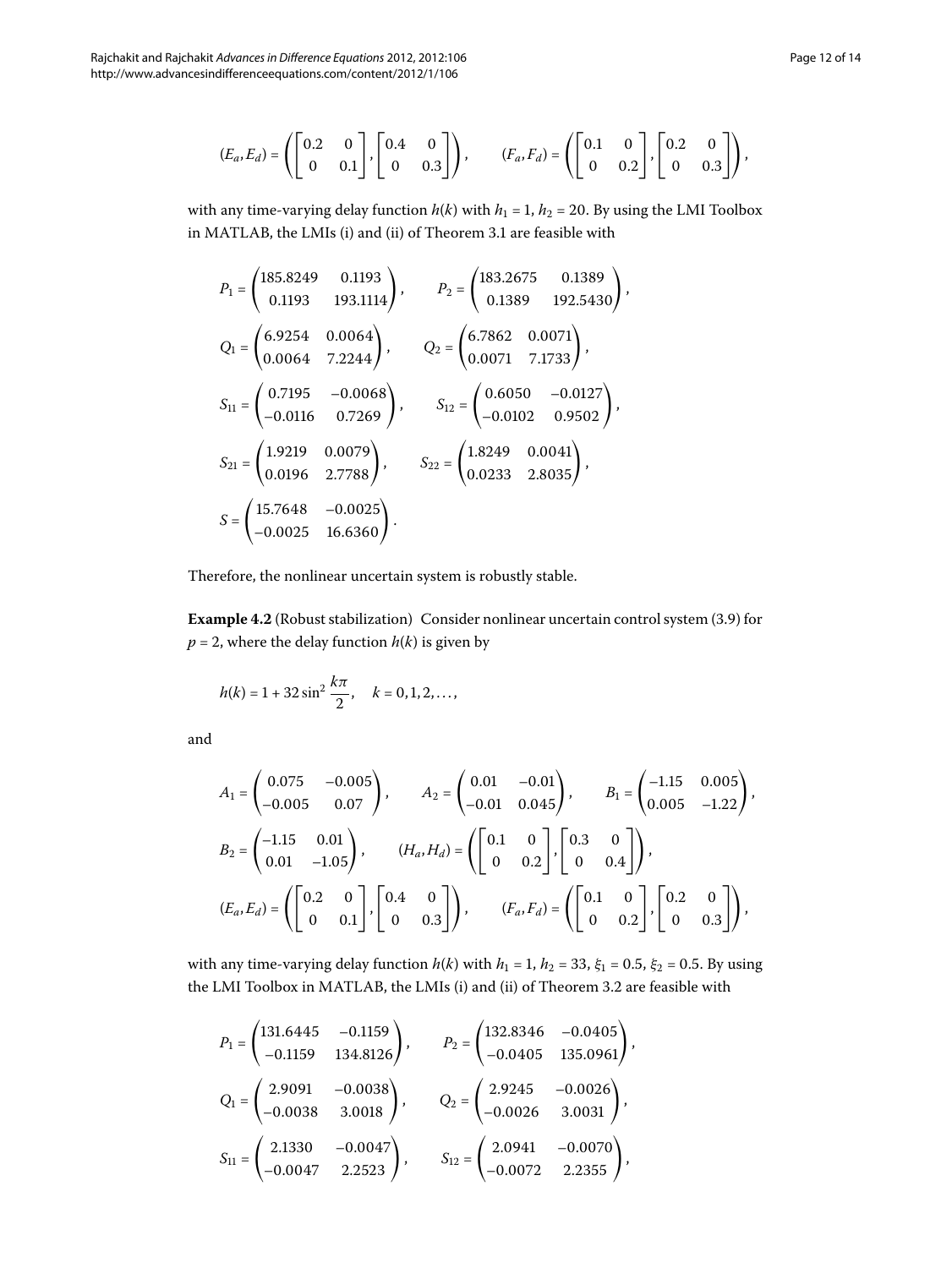$$
S = \begin{pmatrix} 10.5378 & 0 \\ 0 & 10.7910 \end{pmatrix}.
$$

Therefore, the nonlinear uncertain system is robustly stabilizable with the feedback control

$$
u(k) = (B(\xi) + \Delta B(k))^{T} [(B(\xi) + \Delta B(k)) (B(\xi) + \Delta B(k))^{T}]^{-1} x(k - h(k))
$$
  
= (0.5B<sub>1</sub> + 0.5B<sub>2</sub> +  $\Delta B(k)$ )<sup>T</sup> [(0.5B<sub>1</sub> + 0.5B<sub>2</sub>  
+  $\Delta B(k)$ )(0.5B<sub>1</sub> + 0.5B<sub>2</sub> +  $\Delta B(k)$ )<sup>T</sup>]<sup>-1</sup>x(k - h(k))  
=  $\begin{pmatrix} -0.8881 & -0.0061 \\ -0.0061 & -0.9100 \end{pmatrix} x(k - h(k)).$ 

Therefore, the feedback delayed controller is

$$
u(k) = \begin{bmatrix} -0.8881x_1(k-h(k)) - 0.0061x_2(k-h(k)) \\ -0.0061x_1(k-h(k)) - 0.9100x_2(k-h(k)) \end{bmatrix}.
$$

#### **5 Conclusion**

In this article, new delay-dependent robust stability conditions for nonlinear uncertain polytopic delay-difference equations with interval time-varying delays have been presented in terms of LMIs. An application in robust stabilization of nonlinear uncertain control discrete systems with time-delayed feedback controllers has been studied. Numerical examples have been given to demonstrate the effectiveness of the proposed conditions.

#### **Competing interests**

The authors declare that they have no competing interests.

#### **Authors' contributions**

<span id="page-12-0"></span>The authors contributed equally and significantly in writing this article. The authors read and approved the final manuscript.

#### <span id="page-12-2"></span>**Acknowledgements**

This work was supported by the Thai Research Fund Grant, the Higher Education Commission and Faculty of Science, Maejo University, Thailand. The authors thank anonymous reviewers for valuable comments and suggestions, which allowed us to improve the article.

#### <span id="page-12-3"></span>Received: 11 November 2011 Accepted: 27 June 2012 Published: 16 July 2012

#### <span id="page-12-1"></span>**References**

- 1. Agarwal, RP: Difference Equations and Inequalities, 2nd edn. Dekker, New York (2000)
- <span id="page-12-4"></span>2. Chen, WH, Guan, ZH, Lu, X: Delay-dependent guaranteed cost control for uncertain discrete-time systems with delays. IEE Proc. Part D. Control Theory Appl. 150, 412-416 (2003)
- 3. Elaydi, S, Gyri, I: Asymptotic theory for delay difference equations. J. Differ. Equ. Appl. 1, 99-116 (1995)
- 4. Kolmanovskii, V, Myshkis, A: Applied Theory of Functional Differential Equations. Springer, Berlin (1992)
- <span id="page-12-5"></span>5. Mao, WJ, Chu, J: D-stability and D-stabilization of linear discrete-time delay systems with polytopic uncertainties. Automatica 45, 842-846 (2009)
- 6. Nam, PT, Hien, HM, Phat, VN: Asymptotic stability of linear state-delayed neutral systems with polytope type uncertainties. Dyn. Syst. Appl. 19, 63-74 (2010)
- 7. Phat, VN, Park, JY: On the Gronwall's inequality and stability of nonlinear discrete-time systems with multiple delays. Dyn. Syst. Appl. 1, 577-588 (2001)
- 8. Phat, VN: Constrained Control Problems of Discrete Processes. World Scientific, Singapore (1996)
- 9. Hsien, TL, Lee, CH: Exponential stability of discrete-time uncertain systems with time-varying delays. J. Franklin Inst. 322, 479-489 (1995)
- 10. Ji, DH, Park, JH, Yoo, WJ, Won, SC: Robust memory state feedback model predictive control for discrete-time uncertain state delayed systems. Syst. Control Lett. 54, 1195-1203 (2005)
- 11. Phat, VN, Bay, NS: Stability analysis of nonlinear retarded difference equations in Banach spaces. Comput. Math. Appl. 45, 951-960 (2003)